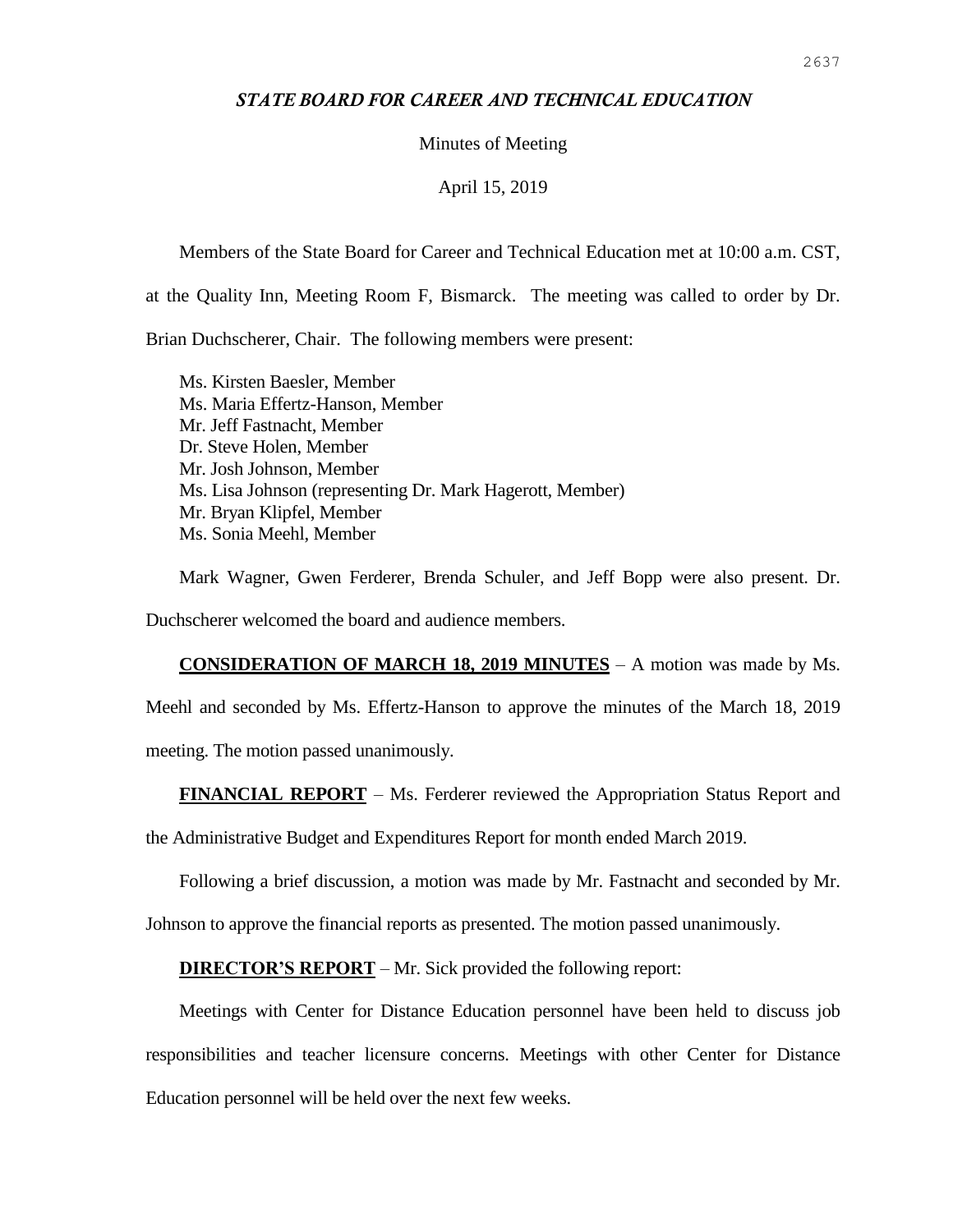A meeting was held with the Department of Health, CTE directors and CTE staff regarding CNA testing concerns. Additional meetings will be held on how the issues can be resolved.

Other meetings Mr. Sick was involved in included trying to better understand child labor laws in relation to apprenticeships, stakeholder meeting with the Afterschool Network, AdvanceCTE Spring Meeting, legislative hearings and conference committees.

Mr. Sick reported that the focus of the AdvanceCTE Spring Meeting was the Perkins V State Plan, with the main topics of discussion on Performance/Accountability Measurement and Local Needs Assessment. The board then discussed the local needs assessment and how data could be collected. Mr. Sick reported that states are continuing to receive State Plan guidance and that final guidelines won't be out until later this spring.

Discussion was held on the transition of the Center for Distance Education. Mr. Sick reported that meetings continue to be held with ITD, CDE and CTE staff regarding the transition and Mr. Sick and Mr. Wagner will be scheduling a meeting with Dr. Duchscherer to visit the Center for Distance Education office in Fargo.

# **SHEYENNE VALLEY AREA CAREER AND TECHNOLOGY CENTER – LITCHVILLE MARION SCHOOL DISTRICT MEMBERSHIP** – Mr. Sick reviewed the Sheyenne Valley Area Career and Technology Center's request to approve the Litchville Marion School District full membership request into the area center and recommended approval of their request.

Following discussion, a motion was made by Ms. Effertz-Hanson and seconded by Mr. Johnson to approve the Sheyenne Valley Area Career and Technology Center's request for Litchville Marion School District to become a full member of the center. Mr. Johnson stated that he appreciates the progressive approach of expanding the center. The roll call vote was as follows: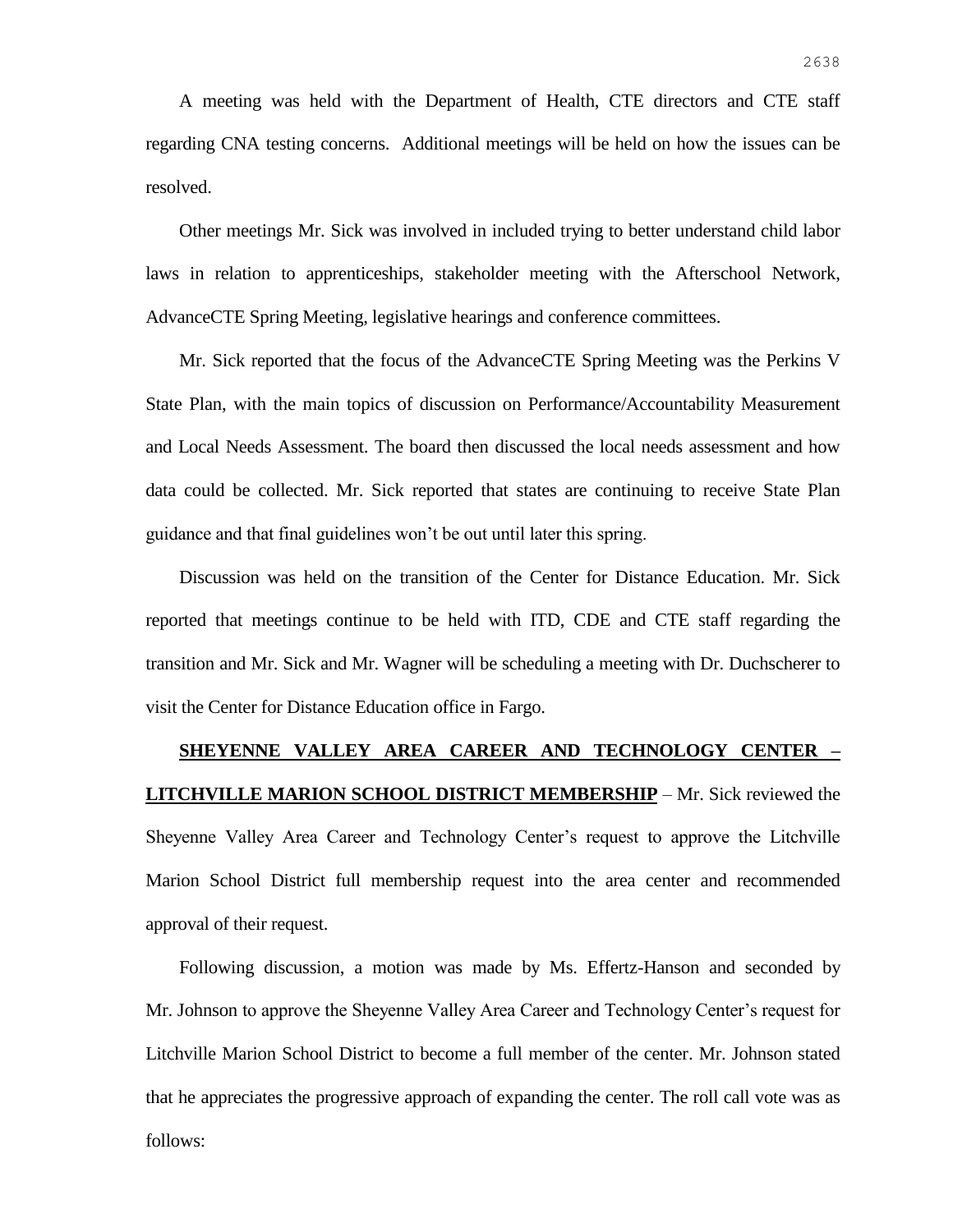Ms. Meehl – aye Mr. Johnson – aye Mr. Fastnacht – aye Ms. Effertz-Hanson – aye Dr. Holen – aye Mr. Klipfel - aye Ms. Baesler (absent and not voting) Dr. Hagerott (absent and not voting) Dr. Duchscherer – aye

The motion passed unanimously.

**2019 LEGISLATIVE SESSION** – Mr. Sick reviewed HB1019 with amendments and reported that conference committee meetings continue to be held and he will continue to stress the need for the Cost to Continue of \$1,000,000 and New and Expanding Programs of \$1,500,000.

Discussion was held on ETC, CTE, CDE, funding, spending authority, and CDE rates. It was agreed that meetings would need to be held over the next year to discuss CDE rates before any changes would be recommended.

Mr. Sick then briefly reviewed SB2215, SB2216, SB2341, HB1402 and HB1531, reporting that since HB1402 and SB2341 were defeated, CTE may be requested to provide some support.

**PERKINS V TRANSITION PLAN APPROVAL** – Mr. Sick reported that this is the second and final reading of the Perkins V Transition Plan and the public comment submission deadline was April 12. The Transition Plan must be submitted by May 24.

Mr. Sick distributed and reviewed the five public comments and stated that all five public comments received will need to be responded to. In reviewing the public comments, it appears that three apply to the four-year State Plan rather than the Transition Plan and the remaining two comments apply to the Transition Plan.

Discussion was held on the public comments and the need for further review and impact of those comments. It was determined that more input needs to be collected on the submitted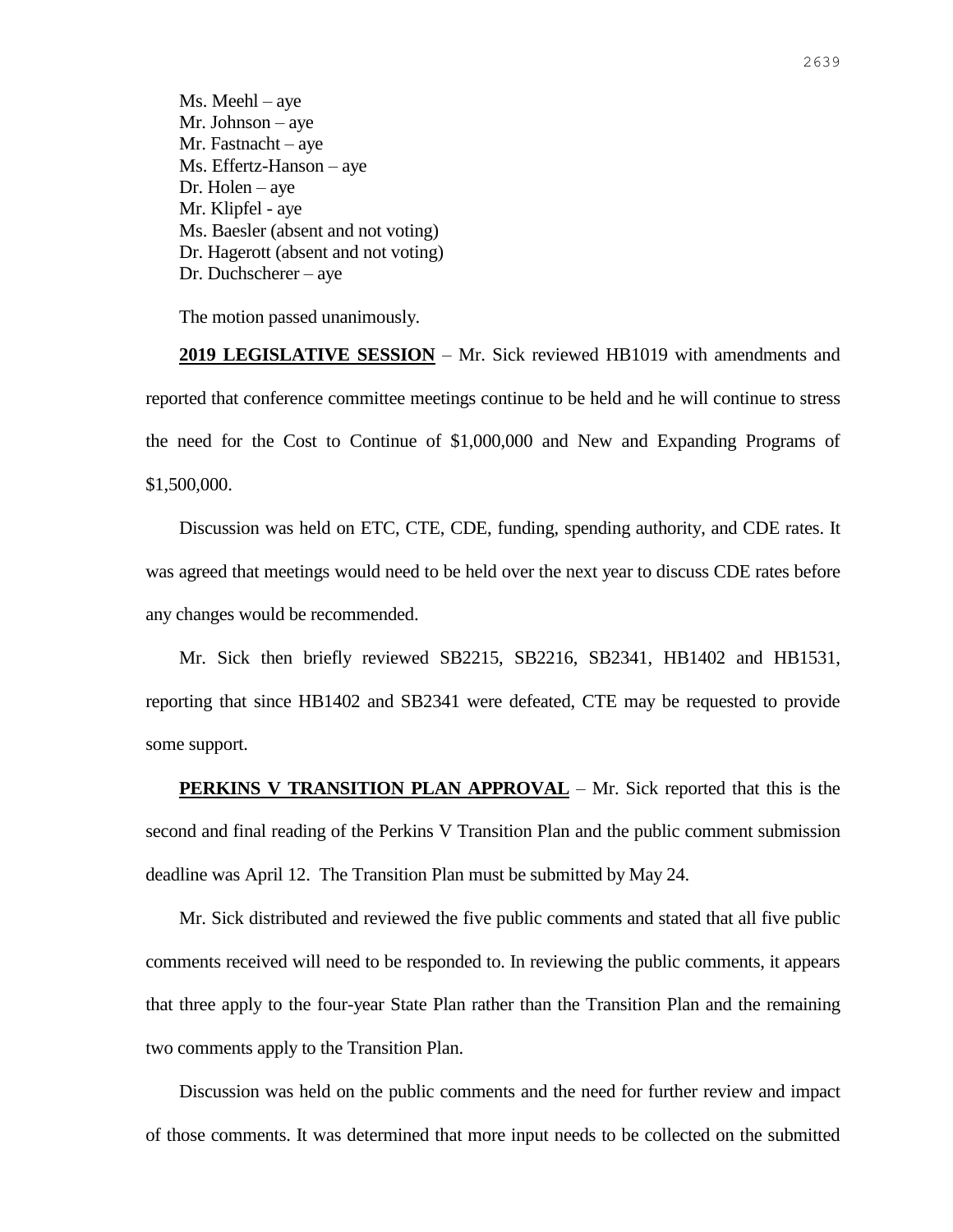public comments before responding to the comments and approving the Transition Plan. Mr. Sick responded that the information from the public comments will be discussed at the May CTE Administrators Meeting and the feedback received from that meeting will be brought back to the May 20 Board Meeting. Mr. Sick will also request information from the National State Directors message board as to what other states are doing regarding the public comments he received.

Discussion continued on whether to table the approval of the Transition Plan and have others attend the next Board Meeting to receive information on the pros and cons of the public comments.

Following a brief discussion, a motion was made by Ms. Effertz-Hanson and seconded by Mr. Fastnacht to table the second and final reading of the Perkins V Transition Plan until the May 20 board meeting. The roll call vote was as follows:

Ms. Meehl - aye Mr. Johnson – aye Mr. Fastnacht - aye Ms. Effertz-Hanson - aye Dr. Holen – aye Mr. Klipfel – aye Ms. Baesler (absent and not voting) Dr. Hagerott (absent and not voting) Dr. Duchscherer – aye

The motion passed unanimously.

**PERKINS V UPDATE** – Mr. Sick reported that he is continuing stakeholder meetings and has reached out to various entities to present at upcoming events or distribute the surveys that are currently being developed. Entities and organizations contacted include the ND Association of Builders, NDCEL, NDSBA, ND Auto and Implement Dealers, ND Long Term Care Association, GNDC, along with many others. Mr. Sick will be following up with those entities and organizations that haven't responded to him to get as much feedback and input as possible.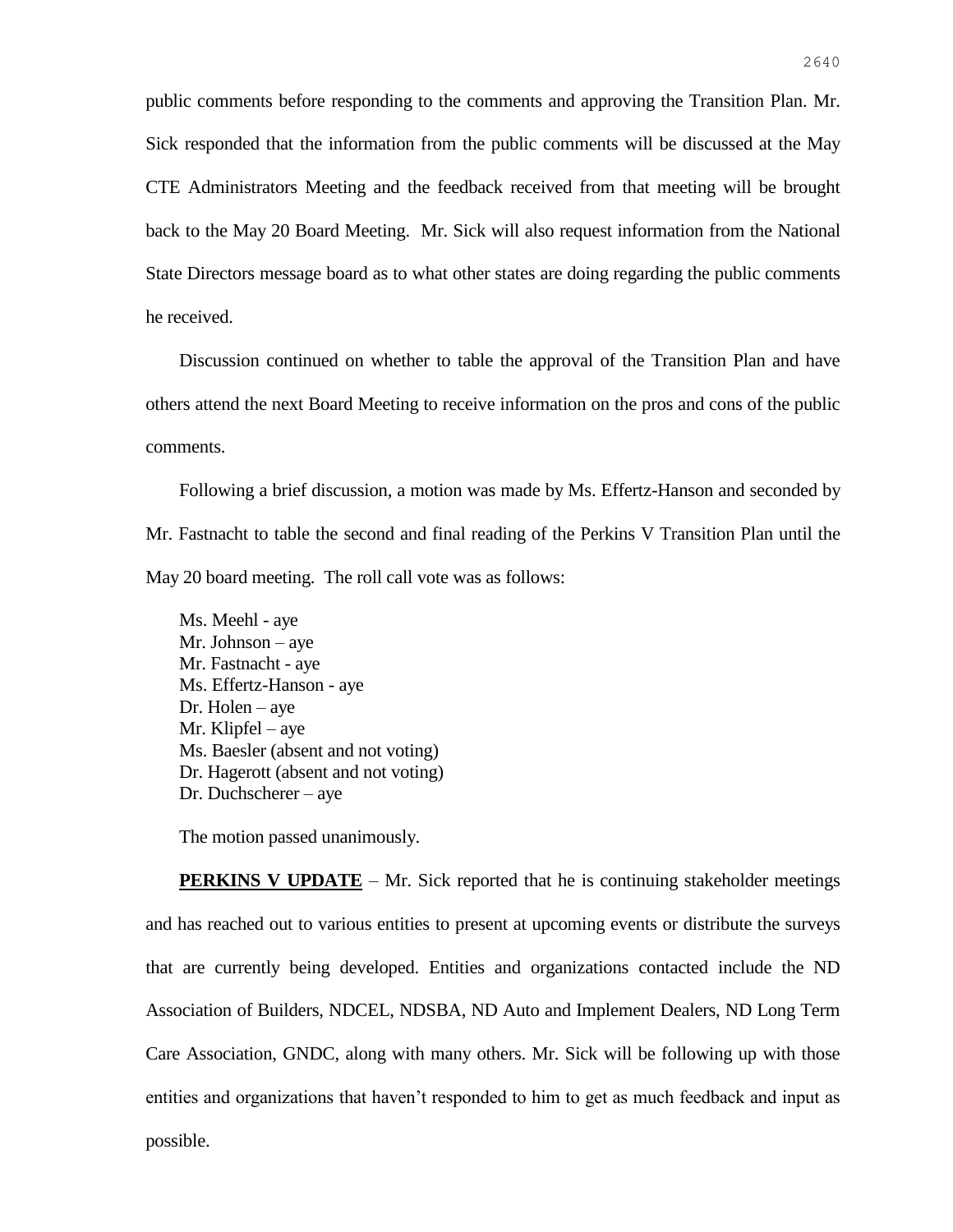Following discussion, Ms. Effertz-Hanson requested that the board receive the information of who has been contacted and those that have not responded so they could possibly follow up with their contacts. Mr. Sick will email the board with the information.

## **CAREER AND TECHNICAL STUDENT ORGANIZATION CONFERENCES** –

Mr. Sick invited board members to attend the CTSO Conferences and activities that will be held in June.

Mr. Sick reported that during the CTSO Officer Leadership training, he will meet with the state officers to receive their input into the State Plan.

**FUTURE MEETINGS** – The May board meeting is scheduled for Monday, May 20 in Bismarck.

The June board meeting is scheduled for Monday, June 17 in Bismarck.

There will be no July or August board meetings.

The September board meeting is scheduled for Monday, September 16, 2019 in Bismarck.

**OTHER** – Dr. Duchscherer requested an update on the Professional Development Conference that will be held in August and whether there will be opportunities for CDE to present during the conference.

Mr. Sick responded that the conference has been moved from the Ramkota to the Bismarck Event Center. The move was made due to needing a larger space for attendees and the complaints received about the Ramkota. The schedule is currently being worked on; however, it has been determined that the Monday and Tuesday sessions will be held at the Bismarck Event Center and the Wednesday sessions will be held at various locations in Bismarck that will accommodate the specific service areas sessions. The Center for Distance Education will be included in participating and presenting at the conference. More information about the conference will be provided as schedules are finalized.